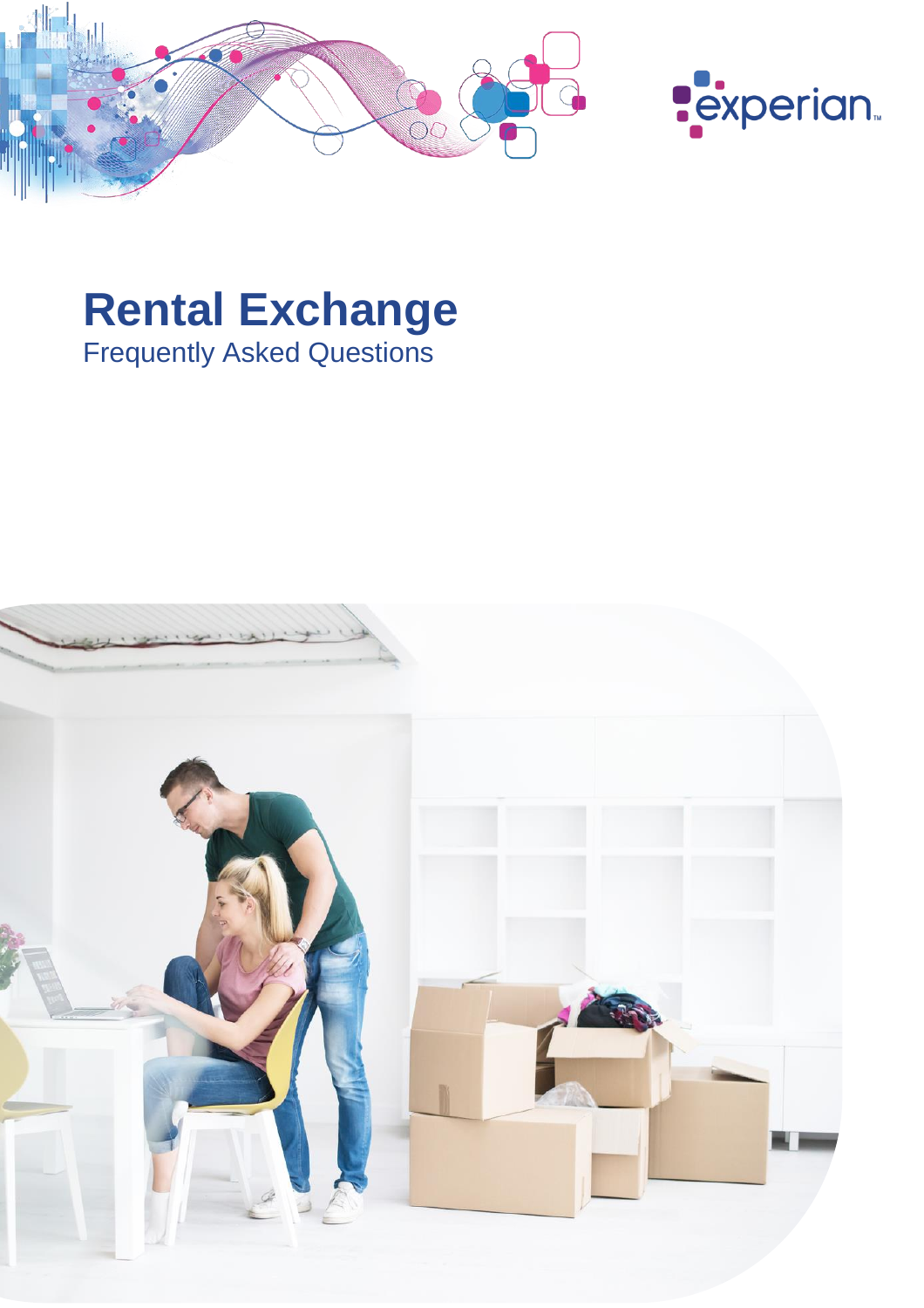We have prepared this document which we hope will answer any questions you may have about the Rental Exchange. However, if you have a question that has not been answered here or would like to know more about the scheme, please email [rentalexchangedata@uk.experian.com](mailto:rentalexchangedata@uk.experian.com) and we will come back to you as soon as possible.

# **What is a Credit Reference Agency (CRA)?**

Experian are one of the UK's largest Credit Reference Agencies. We collect and maintain consumer credit information and supply it to credit providers to help them quickly and easily assess credit applications and manage existing credit accounts.

#### **Where do CRAs get their data?**

Our data is supplied by credit providers, such as banks, building societies and utility companies, as well as local authorities, Registry Trust Ltd, the Insolvency Service, Fraud Prevention Agencies and housing providers.

#### **Who ensures CRAs use data fairly?**

As with all organisations who store or share data, CRAs must comply with UK Data Protection Law, which is monitored by the Information Commissioner's Office. Our use of the electoral roll is regulated by the Representation of the People Act 2000. Experian is also regulated by the Financial Conduct Authority.

## **What is a credit report and why is it important?**

Anyone who is over 18 and has ever taken out credit is likely to have a credit report, held by a Credit Reference Agency. It's a personal history of the credit an individual has had, including mortgages, credit cards, loans, mobile phone contracts and utility bills. Not having an established credit report can make it difficult to prove identity and access credit. For more information on what a credit report is and what sort of information is on there, visit: <https://www.experian.co.uk/downloads/consumer/experian-YCRE.pdf> .

## **What is the Rental Exchange?**

The Rental Exchange is a secure database which holds rental payment information. The information allows tenants with a 'thin file' - a history of little or no credit - to build or establish a credit profile. The data can be accessed by lenders and other service providers when a tenant applies for a product or service that requires a credit check or proof of identity.

# **Why has it been set up?**

Millions of consumers in the UK face financial exclusion and one major cause of this is an information gap in their credit history which can exclude some people from accessing affordable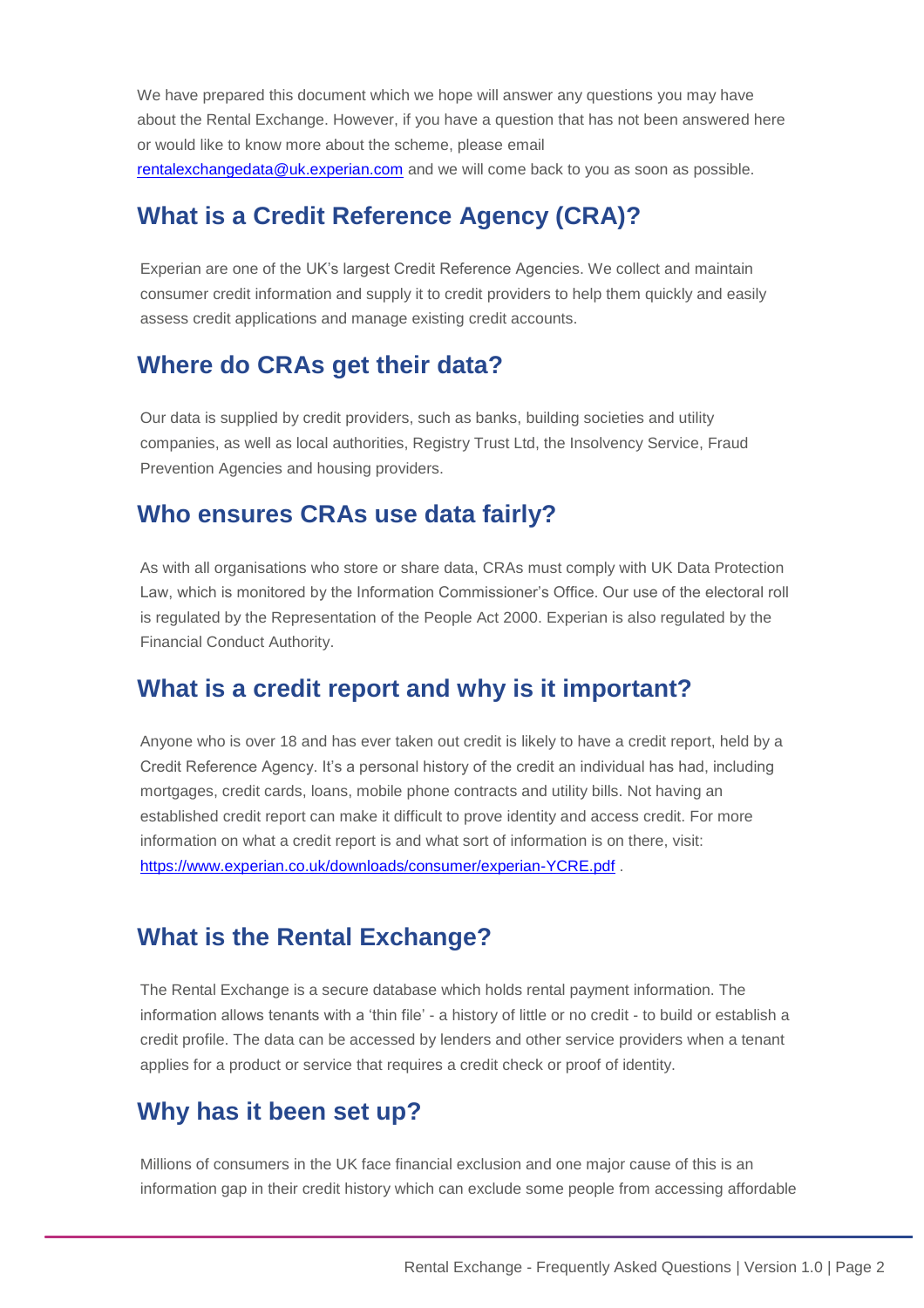credit. Whilst information about mortgage payments is included on credit reports, rent payment information currently isn't. This means that tenants who make their rent payments on time are unable to have this positive information registered on their credit report. The Rental Exchange enables tenants to have one of their biggest monthly outlay recorded on their credit file in a secure and compliant way.

## **How do tenants benefit?**

We believe tenants should get recognition for paying their rent on time and the Rental Exchange provides a way for tenants to enhance their credit report without needing to take on new credit agreements. Rental payment data can help lenders to quickly check a tenant's identity online, proving they are who they say they are and that they live where they say they live. In addition, enhancing credit report with on-time rent payments means it may become easier to open a bank account, get a new credit card, have a loan application approved, qualify to pay for gas/electricity via a non-prepay tariff and receive better mobile phone and insurance rates. There is wide support for this scheme with over 71% of renters thinking it is a good idea. 1 .

## **How does the Rental Exchange work?**

Social housing providers, build-to-rent landlords and managing agents provide a regular feed of accurate and up-to-date payment data about tenants' rent payment performance into the Rental Exchange. The data can be accessed by credit providers when the tenant applies for a product or service where a credit or identity check is made through an organisation using Experian's database. When a tenant makes an application, they are notified that a credit check will be made, as would any consumer when they go to purchase certain financial products or services. This enhanced view of repayment history will improve the ability of lenders to treat all customers fairly, with more accurate lending decisions based on a more complete understanding of the financial situation of the individual, as is increasingly required by regulators.

#### **Is there a cost to join or share data into the Rental Exchange?**

No.

l

## **What about data protection?**

Experian has sought advice from the Information Commissioner's Office (ICO) to ensure sharing of rental payments is fully compliant and fair to the tenant. The unequivocal benefit to tenants is recognised by GDPR 'legitimate interests' and 'public interest' provisions. The Rental Exchange is based on protecting tenants' data while at the same time enabling them to ensure organisations can use this data to support their credit applications. The ICO recognise that tackling financial exclusion through enabling tenants to use their information in a way that helps them is something that should be supported, subject to tenants being provided with a very clear

<sup>1</sup> Public Knowledge & Experian Tenant Survey 2015.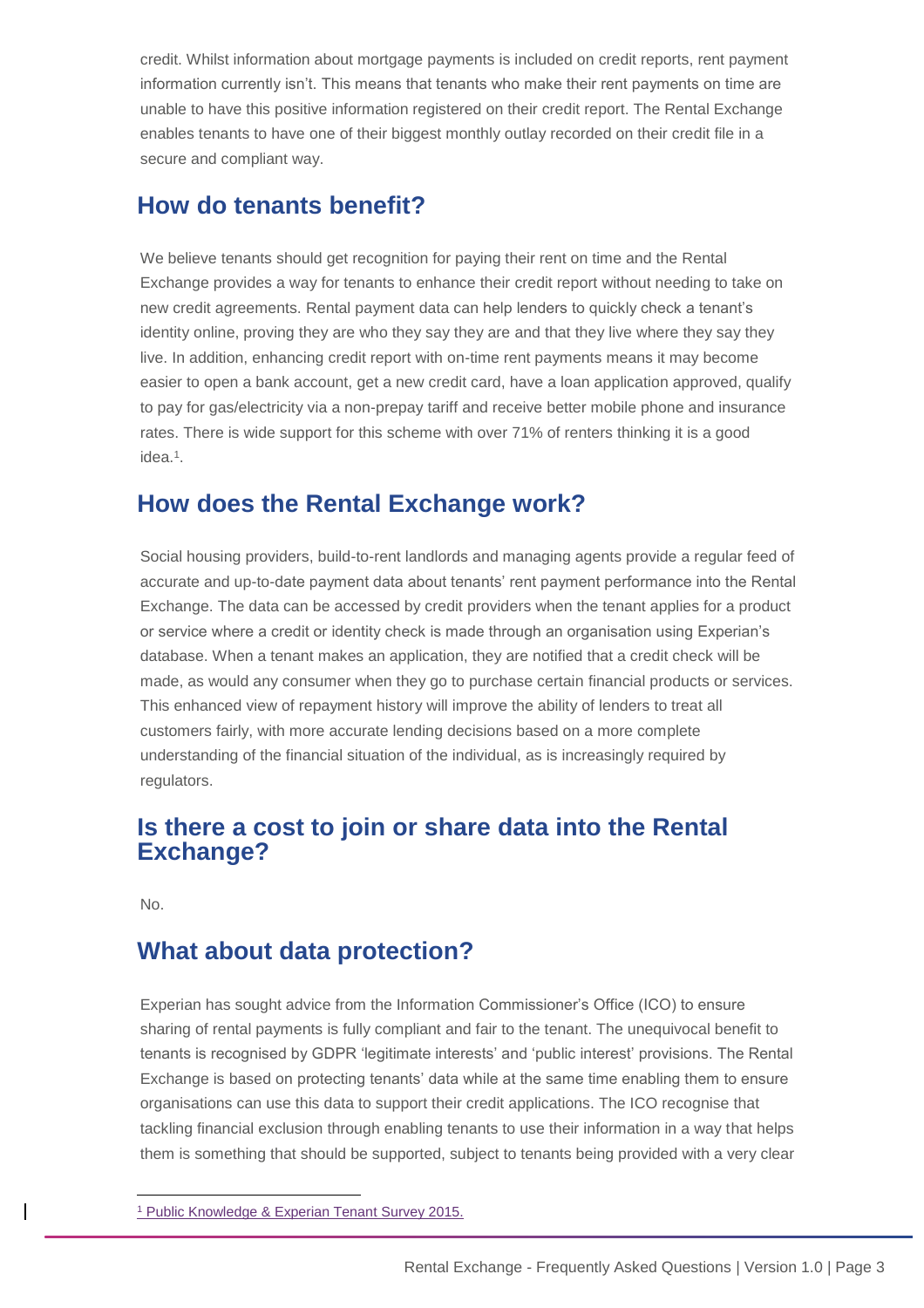explanation of how this will benefit them. For sharing of rental payment data into the Rental Exchange to be considered fair, clear and comprehensive, information about the purpose of the data sharing must be given to tenants by their landlord or managing agent. Underpinning this is the requirement under UK Data Protection Law to provide a 'Fair Processing Notice' (FPN) to data subjects (tenants in this case). The wording of the FPN was agreed in consultation with the ICO.

## **How is rental data used by Experian and lenders?**

The FPN provides information about what information will be shared and how it will be used by lenders. Not only will the sharing of rental data help landlords to work with tenants more closely to manage their existing tenancy agreement, a tenant's track record will enable Experian to use the information supplied to them to assist other landlords and organisations to:

- **Assess and manage any new tenancy agreements a tenant may enter into.** If a landlord is a member of the Rental Exchange, they will be eligible to access rental payment history from other landlords as well as other financial information, to help them manage the tenancy, treat tenants fairly and to prevent fraud.
- **Assess a tenant's financial standing to provide suitable products and services.** If a tenant applies to open a new bank account, for example, the bank will get the tenants permission to check their credit report with Experian (or another credit reference agency). Experian will then supply them with a copy of the credit report, including any current credit and rent accounts the consumer has, and how they have been managed (a credit report usually includes up to six years' worth of credit history). The credit report also includes details taken from your local council's electoral roll and other public information, such as bankruptcies, court judgments and insolvency records. The bank can then use this information to assess creditworthiness, to make the most appropriate decision when offering products and services. Any regular check of your credit report will leave a search "footprint" that becomes part of your report and may be seen by lenders in the future. A search footprint does not show whether your application was successful. Lenders cannot see the names of other organisations on your report – only consumers see this information. The decision to provide credit, goods or services is always made by the bank, lender or other organisation, and never by the Credit Reference Agency.
- **Manage any accounts that a tenant may already hold, for example reviewing suitable products or adjusting the product in light of current circumstances;** Credit providers (like the bank in the previous example) may make regular ongoing searches of their own records and your credit report to help manage your accounts with them, including whether to allow new payment arrangements or to continue or extend existing payment arrangements. These ongoing checks may also be used to help prevent or detect fraud.
- **Contact tenants about any accounts they have had and recovering debts**  Organisations may want to contact consumers if they have stopped making payments and have not been in touch to arrange new terms. Occasionally these organisations will use rental data alongside other information held by Experian to identify when and where to get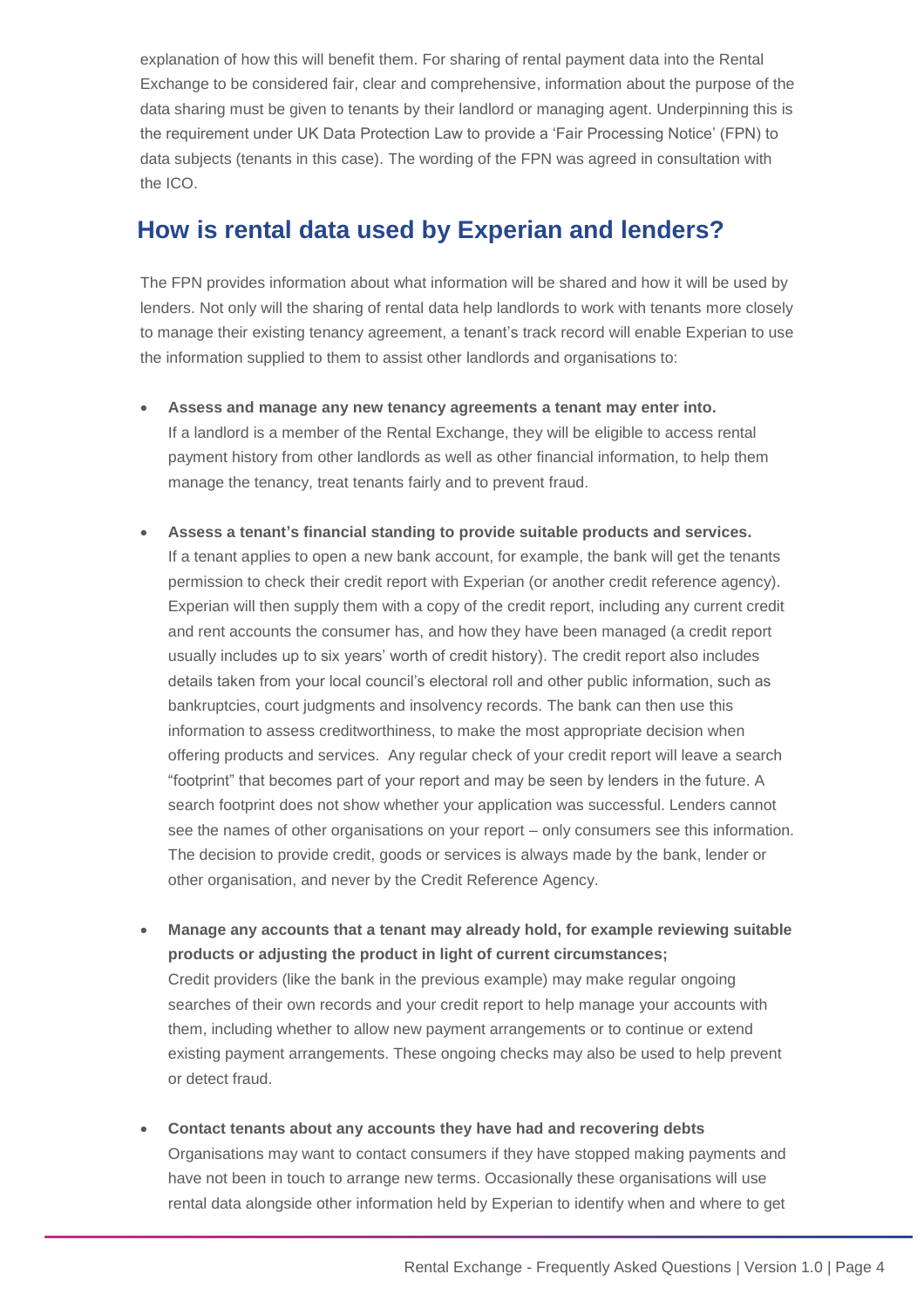in touch with you. They may also use the Experian credit report to better understand your financial standing and if you are able to make repayments.

• **Verifying identity, age and address, to help other organisations make decisions about the services they offer;**

If, for example, you apply for a new credit card, the lender may use rental data to ensure the application is genuine, which helps protect a consumer's identity.

• **Help to prevent crime, fraud and money laundering;** Experian acts as a Fraud Prevention Agency and may pass information on to other appropriate organisations in order to help them prevent crime, fraud and money laundering.

- **Screen marketing offers to make sure they are appropriate to a consumer's circumstances; and**
- **For Experian to undertake statistical analysis, analytics and profiling and for Experian to conduct system and product testing and database processing activities, such as data loading, data matching and data linkage.**  The data we share with credit providers may be used within automated processes and from time to time Experian will perform internal statistical analysis and system testing using Rental Exchange data to ensure the accuracy of existing and future products and services.

If you would like to see more information on these, and to understand how Credit Reference Agencies use and share rental data as bureau data (including the legitimate interests each pursues) this information is provided in this link: [www.experian.co.uk/crain](http://www.experian.co.uk/crain) (Credit Reference Agency Information Notice (CRAIN)).

## **Can tenants see rental data on their credit report?**

Yes, tenants can view their rental payment history if they are part of the rental exchange scheme on Experian's Statutory Credit Report or Credit Expert Credit Report: <https://www.experian.co.uk/consumer/statutory-report.html> .

# **How long does rental data stay on credit reports?**

Rental accounts shared into the Rental Exchange will stay on your report for six years after they are closed, whether repaid and closed satisfactorily, or defaulted.

# **What will be the process for dealing with data errors?**

Experian will help tenants resolve any errors in the same way we do for other types of data. If a tenant contacts their social housing provider, landlord/managing agent or Experian to report a problem, Experian mark the data as under dispute while we investigate with the provider. Marking data as disputed means that any organisation looking at this data must make further enquiries to ensure any decisions they make reflects the tenant is disputing the accuracy of this information.